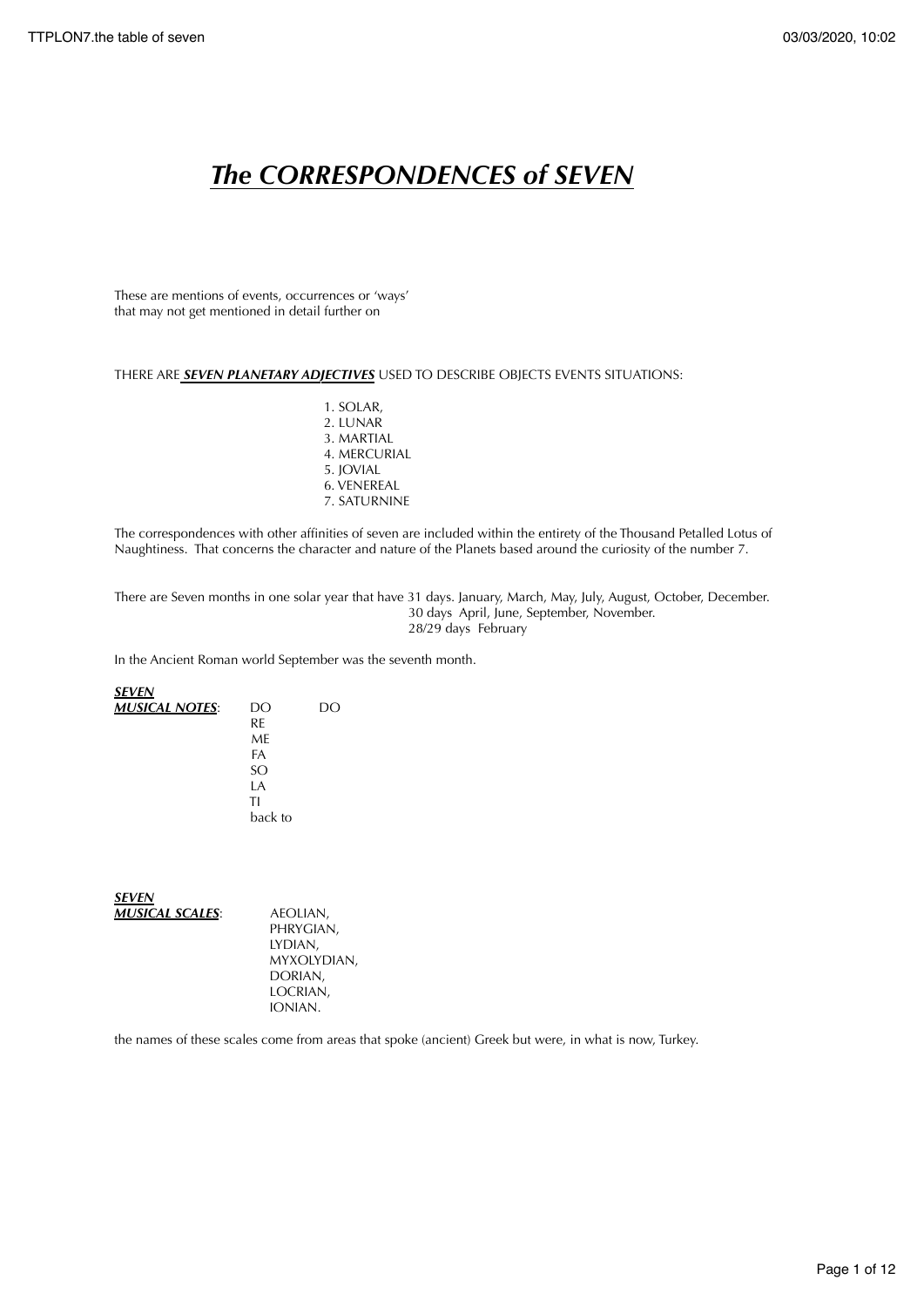| THERE ARE <i>THE SEVEN SEAS</i> : | The Arctic.<br>North Atlantic.<br>South Atlantic. | South Pacific,<br>The Indian.<br>The Southern |
|-----------------------------------|---------------------------------------------------|-----------------------------------------------|
|                                   | North Pacific.                                    |                                               |

#### *THE SEVEN STARS OF PLEIADES*:

A GROUP OF STARS these are in fact a grouping of 7 with 2 ATLAS AND PLEIONE WHO ARE FATHER AND MOTHER TO SEVEN DAUGHTERS:

> **STEROPE**  MEROPE, ELECTRA, MAIA = MAIA WAS THE MOTHER OF HERMES by ZEUS TYGETA, CELAENO, ALCYONE

THE PLEIADES ARE PERSISTENTLY MENTIONED, QUOTED AND WRITTEN ABOUT IN MANY 'NEW AGE' videos publications, books and journals. People who write, concerning the Pleiades, are convinced that people from Earth, Our present World, are in contact with beings who hail from the star cluster, commonly known as, The Pleiades. Many people, who say that they are in communication with these beings, are, often, clairvoyant. Some folk, though, are sadly, delusional. A fair percentage. However, some seem completely genuine. The people of Our World cannot, yet, openly prove or explain to the public, that others from the outer worlds, exist.

However, if one were to look at this scenario in terms of numbers and 'perception', we can see that, in just our one Galaxy (from the Greek 'Galatea'), alone, there are a hundred billion stars. Our star: Sol is one of these one hundred billion. Our World: The Beautiful Earth, is just one planet in one of a hundred billion star systems where planets are orbiting these stars. Our World has life. Whereas the worlds that surround Our World are not yet fully evolved and are in a more primeval state. And so, Dear Friends, if one were to calculate the odds as to whether there was life 'out there' elsewhere in our galaxy, then, as the numbers increase, so too, do the odds that, there is not only life out there but there are thousands or even millions of worlds and moons that could support life.

Then comes the part

#### Is there intelligent life?

Well, Dear Friends, if one has observed that our cultures, right now, have presently evolved over approximately 7000 years, then, it is not a massive amount of time. But, because humans tend to live an average of 70 Solar Revolutions, then humans think that 7,000 years ago is a very long time.

#### Perception.

However, in the time that scientists think that the Universe or, at least our Galaxy, has been in existence some 13,700,000,000 years ago or 13.7 billion years, the 7000 years that our cultures have been in existence is a mere shallow out-breath for the collective consciousness of the universe. Like one of a billion feathery seeds blowing around in the autumn.

And so, if we go further and understand that our universe is now thought to have at least 2 trillion galaxies contained within, then, we may get some perspective around this issue as to whether or not there are intelligent lifeforms 'out there' .

When it comes to the Pleiades, People on Our World are recorded as having conversations and contact with beings from this star cluster. It appears that they have discovered 'inter-dimensionality'. Which is probably the only way that most beings will be able to cross the frankly, gigantic vastness of the cosmos. It seems that Mental Projection which is tied in with Remote Viewing is how people who say they are in contact with the Pleiadeans are managing to communicate. It does seem that the possibility of inter dimensionality will solve communication issues in the future. If one logs into the resource: "Dark Journalist" (Daniel Lizst) we are made aware of: not only the Elite predeliction for Mystery Schools but also that there are simply thousands of active covert operations in full swing that have a great deal to do with "contacting aliens". These and many other facets connected to the subject of Remote Viewing and extraterrestrial contact.

It seems, with the advent of the internet, that the flood gates of alien conspiracy and potential contact have been opened. The elites, now, are afraid of open societal contact with Outer-Worlders, because all the elites' industries and capital are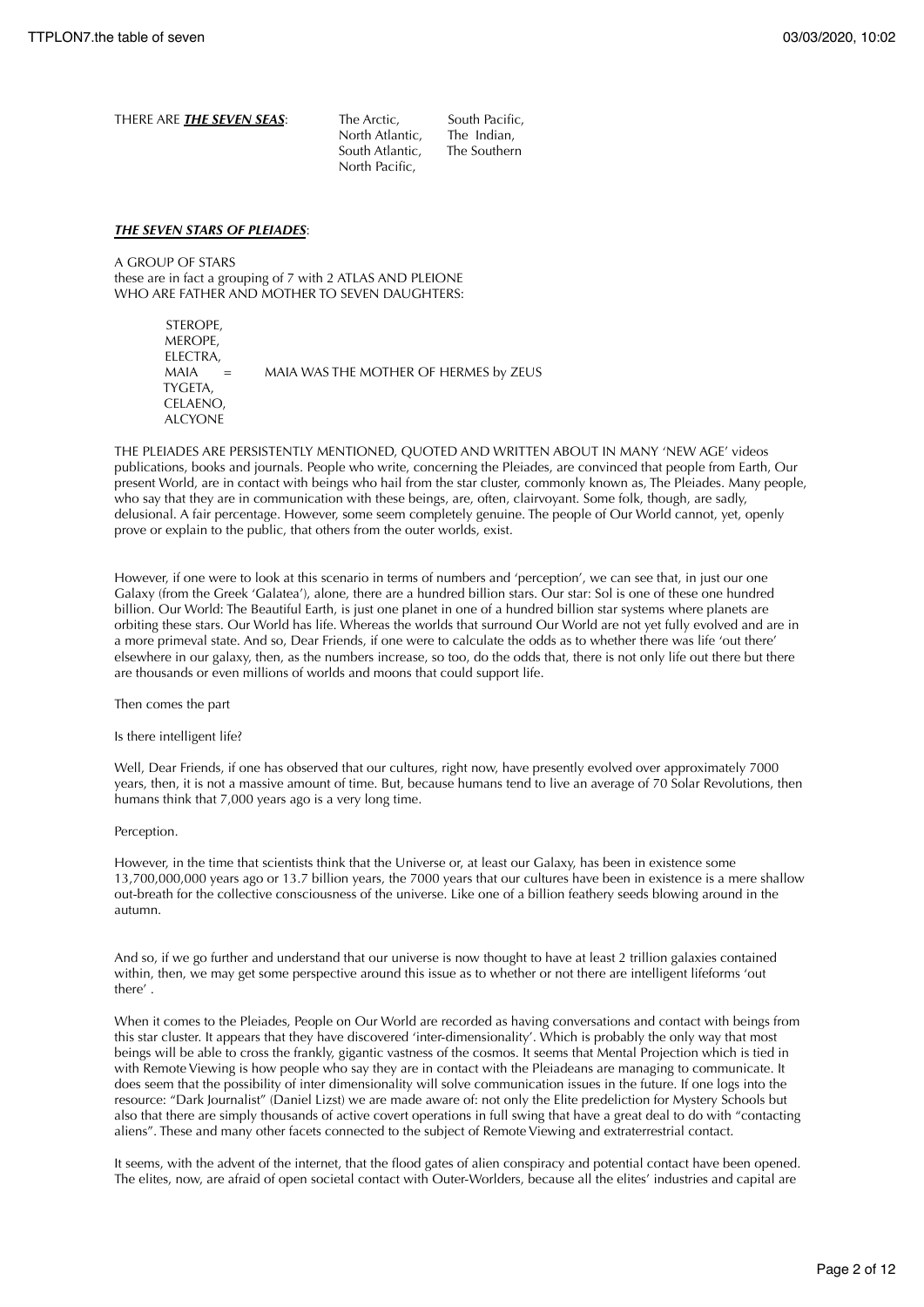tied into the Human exploitation system of virtual matrix like corporate slavery. This makes the elites kings on Our World. And barely anyone is aware of this. This is why we do not have disclosure, Dear Friends. If outer world beings make contact and show us tech and science that actually made things better and cleaned up the, corporate caused, pollution on Our World, then, the Corporates and their very powerful individual stockholders would lose Trillions of monetary units. Because Our World and the people in it would collectively see that the corporates and their boards are literally stringing everyone along, completely unnecessarily. This is because the polluting corporates are largely invested in destructive obsolescent technologies that are very messy and exact a very high price from virtually everything that lives.

This investment in destructive tech and science is a very Solar series of repeat occurrences. We shall see as: The Thousand Petalled Lotus of Naughtiness unfolds, the corporations and the beings that control them, do not have an 'off' switch. Their remit is to 'control everything' and to that end, they are trying very hard to control what people think, say and believe. And what they consequently do. The advent of the internet has generally unravelled the Elites agenda. Which is only destructive and only about 'control' and enfolds us all in continuous entrapment. Rather like continuously being sucked into quicksand. And so the corporations and their boards of directors and major shareholders have really been the arbiters and controllers of what many humans read or view or hear about things going on in the general world, outside their lives.

People who have freed themselves from the physical dependence upon corporate usage or approval for anything, are now realising that we here, on Our World may only just be specks on a speck flying round a light speck flying round a black hole. But our big brains, that we actually barely use, could help us propel ourselves to the Stars and the Planets around them in ways that we cannot even, yet, comprehend. The star that we orbit could be just as much a person as you or i but we are almost forbidden to think this way precisely because of the massive amount of 'suppression' that many of us have been under or are still under.

Suppressed in so many many ways. And most are barely aware that they are suppressed. At all! The amount of suppression that humans are subjected to and therefore subject each other to, is what keeps humans always feeling trapped…or rather part of the huge solar entrapment that corporations have set up to hoodwink nearly everyone.

Of course we know that our Star is a fiery ball of Hydrogen, which is the simplest and lightest Element. But for the complexity of just a star, we may find that our Stars are like people, who talk and chat and communicate with one another through radiation through light through magnetism and gravity and then perhaps through combinations of these forces along with forces and rays that we have not yet understood or come to terms with. Vortex energy, for instance. Our current corporate science thinking may be very clever, but it has yet to come up with genuine solutions to some of Humans most fundamental, but most damaging problems: Which it has caused. the corporate scientism of the early 3rd millennium is having very negative consequences for Our whole World.

# *7 methods used by the elites to control populations***.**

- 1. Violence
- 2. Welfare
- 3. Taxes
- 4. Ballsports
- 5. Porn
- 6. Entertainment
- 7. Social Media

# *THE SEVEN COLOURS OF THE RAINBOW*

The VISIBLE LIGHT SPECTRUM:

- 1. INDIGO,
- 2. VIOLET,
- 3. RED,
- 4. ORANGE,
- 5. BLUE,
- 6. GREEN,
- 7. YELLOW

**SEVEN STONES** Ruby for the Sun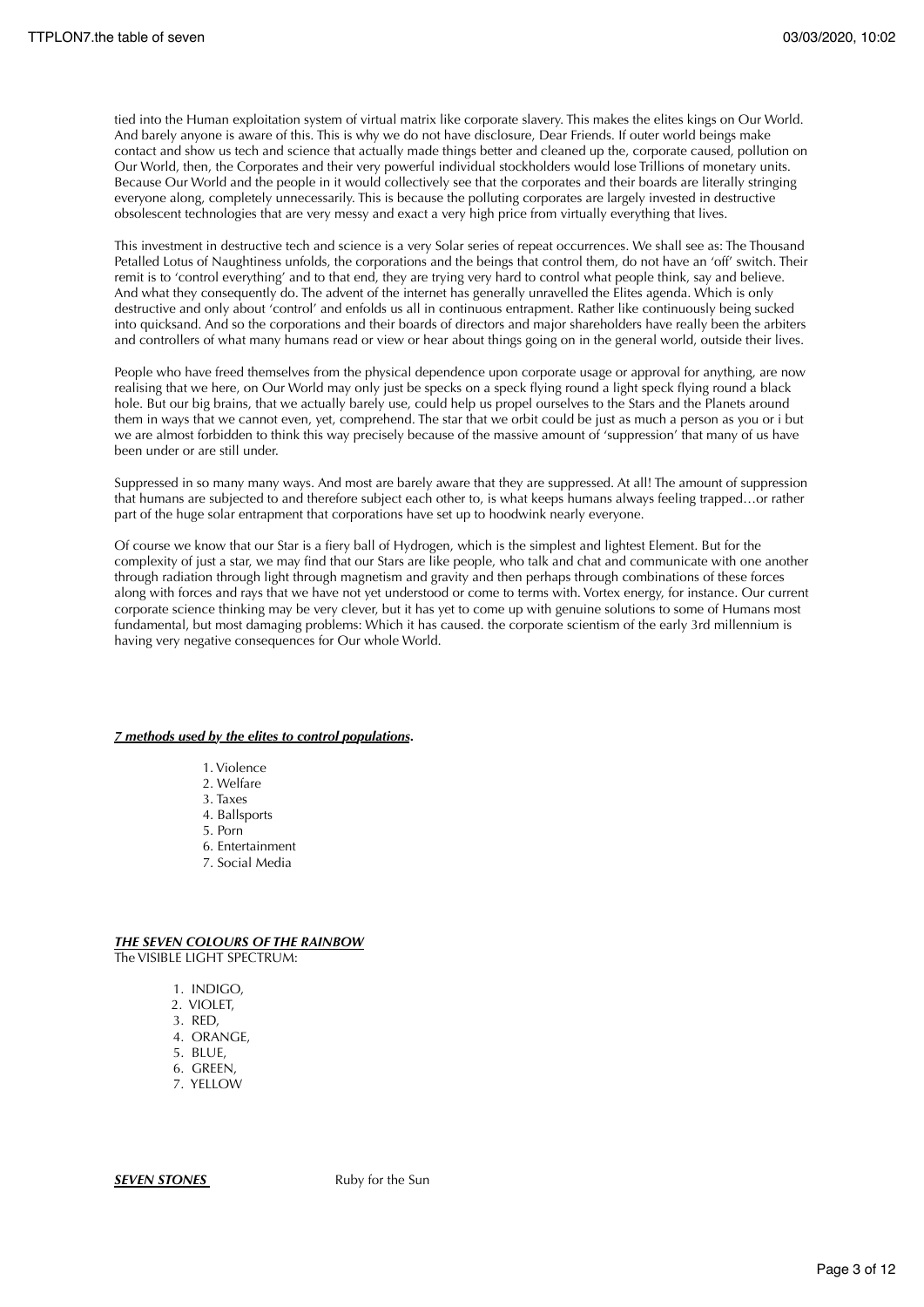Pearls for the Moon Red Coral for Mars The Emerald for Mercury Topaz for Jupiter the Diamond for Venus Blue Sapphire for Saturn

# *THE SEVEN HILLS OF ROME*

 THE AVENTINE, CAELIAN, CAPITOLINE, ESQUILINE, PALATINE QUIRINAL, VIMINAL

Rome is the home of the Vatican and the capital of Italy. although there is no Roman Empire now, there is a 'Papal influence' that has influence over 1 billion catholics around the world. Rome now, is the capital of one of the major western economic powers. Rome still holds enormous symbolic and cultural significance for millions around the world. Even today.

*CONSTANTINOPLE*: which became the 2nd Rome, NOW ISTANBUL, IS *BUILT ON SEVEN HILLS*

# **THE SEVEN CHAKRAS** OF INDIAN CULTURE :

 MULADURAH (1ST:BASE) SVADISTHANA (2ND: SACRAL) MANIPURA (3RD: SOLAR PLEXUS) ANAHATA (4TH: THORACIC PLEXUS) VISSHUDDHA (5TH THROAT) AJNA ( 6TH: BROW) ANTAKARAN/SAHASVHARA (7TH: CROWN)

# *The SEVEN SOUNDS OF THE CHAKRAS*

| 1. Antakaran Sahasrahra | Sun     | $=$ Soooom      |
|-------------------------|---------|-----------------|
| 2. Ajna                 | Moon    | $=$ Auum        |
| 3. Visshuddha           | Mars    | $=$ Ham         |
| 4. Anahata              | Mercury | $=$ Yaamm       |
| 5. Manipura             | Jupiter | $=$ Ram         |
| 6. Svadisthana          | Venus   | $=$ Vam         |
| 7. Muladurah            | Saturn  | $=$ $\lambda$ m |

# *CHINESE MEDICINE*

HAS THE 5 ELEMENT THEORY. ADDED ALWAYS ARE THE 2 PRINCIPALS.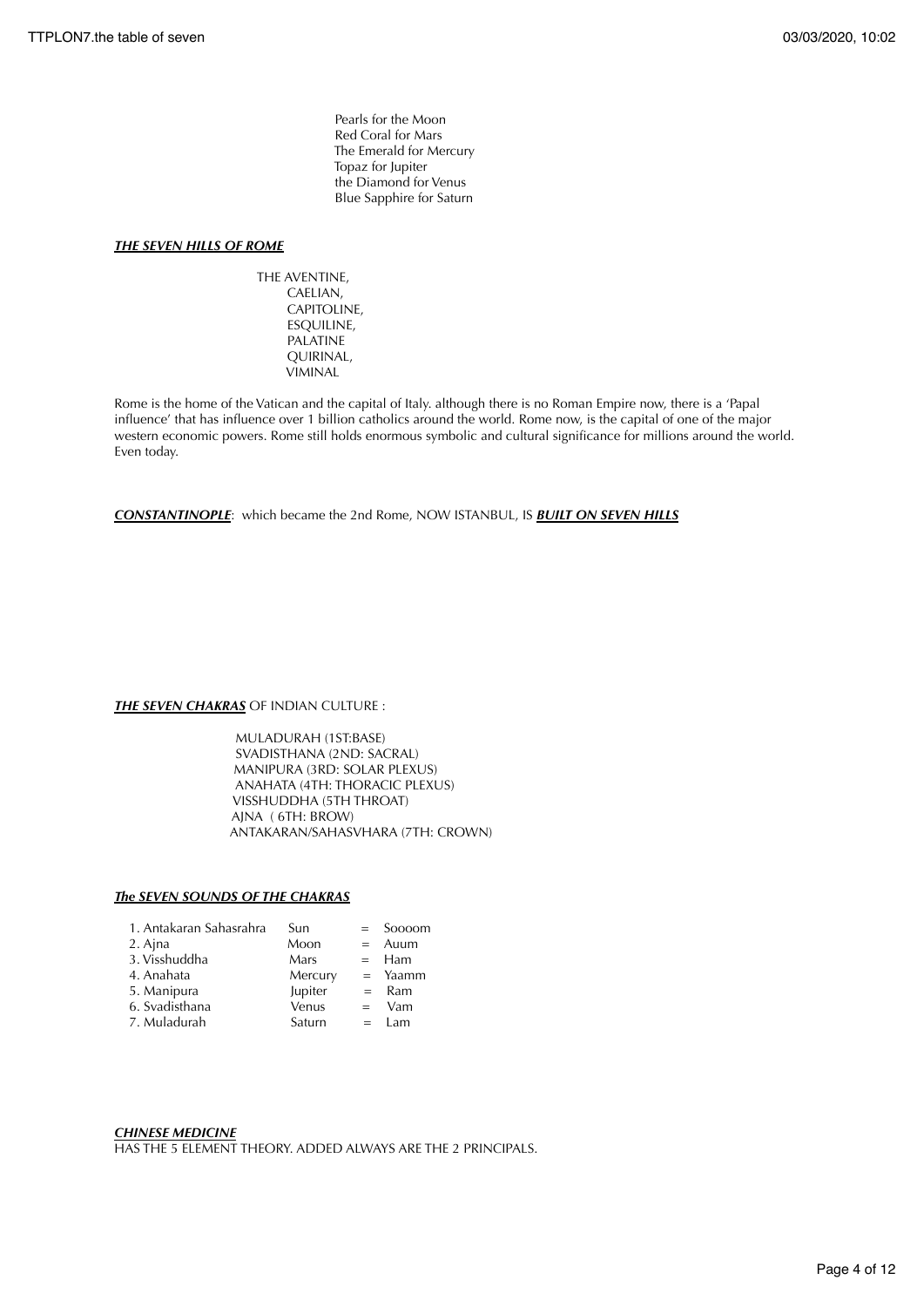| $=$ | (SUN)         |
|-----|---------------|
| $=$ | (MON)         |
| $=$ | (TUES, Mars)  |
| $=$ | (WEDS/Merc)   |
| $=$ | (THURS, Jove) |
| $=$ | (FRI, Venus)  |
| $=$ | (SAT, Saturn) |
|     |               |

# *THE SEVEN DAYS OF THE WEEK*

| In English                                                                         |                                                 | The Planet                                                                                                 | In Latin                                                                                           |
|------------------------------------------------------------------------------------|-------------------------------------------------|------------------------------------------------------------------------------------------------------------|----------------------------------------------------------------------------------------------------|
| 1. SUNDAY.<br>2. MONDAY,<br>3. TUESDAY<br>4. WEDNESDAY<br>5. THURSDAY<br>6. FRIDAY | $=$<br>$=$<br>$=$<br>$\alpha = 1$<br>$=$<br>$=$ | The SUN<br>The MOON<br>MARS (TIIW)<br>MERCURY (ODIN, THOTH)<br><b>JUPITER (JOVE, THOR)</b><br><b>VENUS</b> | (Dies Solis)<br>(Lunar Dies)<br>(Dies Marti)<br>(Mercurius Dies)<br>(Jovis dies)<br>(Veneris dies) |
| 7. SATURDAY                                                                        | $=$                                             | <b>SATURN</b>                                                                                              | (Saturnus dies)                                                                                    |

In looking at the word 'dies' under the Latin list, It does not pronounce as 'dies': as in: 'bob dies in the end' the word 'dies' is pronounced 'dee - es' It means 'day of'.

The Romans, from the earliest times had calendars that were based on celestial events and the seasons with the longest and shortest day. By the 550's, The Greeks would have been in contact with the Romans as their colonists were very likely looking for places to settle, to farm, to trade and to worship. Definitive discussions would have ensued and eventually, Greek Gods become Roman gods. The consensus is that the Seven days of the Week came about through discussions and edicts issued by various Chaldean priests in and around Babylon during the 8th Century BC. Babylon was, then, in the hands of the Assyrians. The new Assyrian Empire was at it's height. And so if there were religious, astronomical, astrological edicts announced then these would have been disseminated to all corners of the new Assyrian Empire which included Iraq Iran Syria, Egypt, the Holy land going into south eastern Turkey. Phoenician sailors would adopt these new planites: their days of the Week. And very likely that these influenced the nascent Greek states and colonies; who were, later on, bumping into the Romans.

# *THE SEVEN DEADLY SINS*:

(ORIGINALLY, THERE WERE 8 BUT CHRISTIAN THEOLOGISTS HAVE REDUCED AND COMBINED THEM. NO LESS INCLUSIVE)

> 1. PRIDE 2. LUST 3. GLUTTONY 4. ENVY 5. GREED 6. SLOTH 7. ANGER

*THE SEVEN SOULS OF ANCIENT EGYPT.*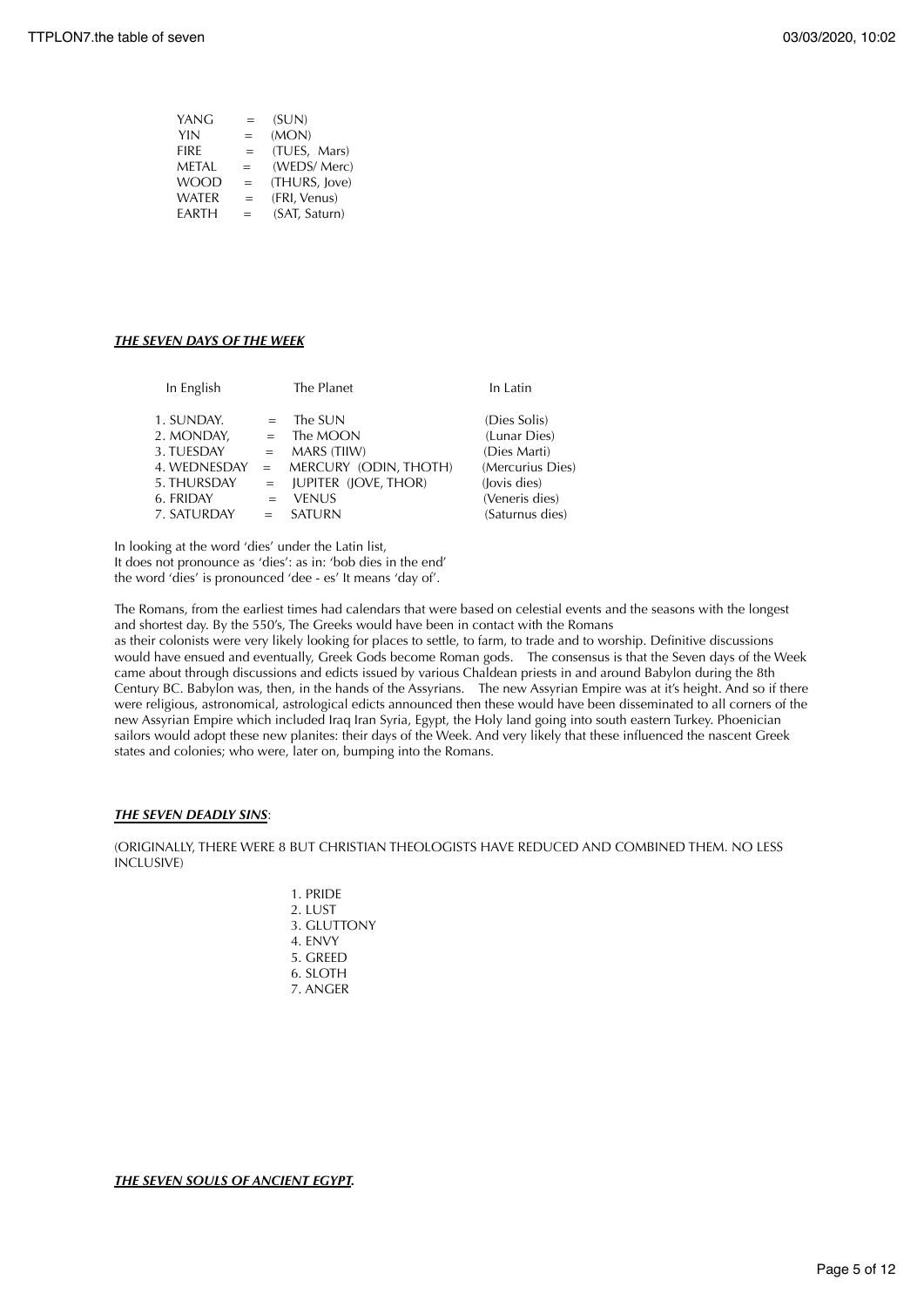- 1. REN (at the moment of death, he is the director of your soul
- 2. SEKHEM (Presses the right buttons)
- 3. KUL (A light bird)
- 4. BA (A Hawk's body shrunk to the size of a fist with your face on it)
- 5. KA The devil, the only reliable guide to the western lands)
- 6. KHABET(shadow, memory)
- 7. SEKHU (The remains)

# *THE SOUNDS / Frequencies OF THE 7 PLANETS*

IN HERTZ:

|         | The Moon $= 210.42$ Hz G sharp.                        |  |
|---------|--------------------------------------------------------|--|
| Mercury | $= 1,3156842$ x10 to the power of -07 Hz C sharp       |  |
| Venus   | $= 5,1509009 \times 10$ to the power of -08 Hz A major |  |
| Mars    | $= 1,684776$ x10 to the power of -08 Hz D major        |  |
| Jupiter | $= 2,6713984$ x10 to the power of -09 Hz F sharp       |  |
| Saturn  | $= 1,0757054 \times 10$ to the power of -09 Hz D major |  |

According to scientists, the Sun is like a series of Church bells ringing out at different frequencies. These sounds alter within their general range so no two sounds coming from the exploding Sun ever sound like each other. Like snowflakes. This means that like snowflakes, the Sun has a huge and changeable, alterable personality. According to more intuitive types, the Sun frequency if one were to give an overall general picture of the sound frequency we would arrive at a figure of 126.22 Hz. This is when the Sun is being measured by using Water. Instruments and interfaces are put into the water to harness the Sun's signal and then, the effect the sonic frequencies have upon the Water, is measured in Hertz.

*THE GREAT MOSQUE AT MECCA HAS 7 MINARETS* The mosque is the only building in the Islamic World (certainly the world of the Sunna which accounts 80% of the Islamic World.) to be allowed 7 minarets.

#### *THE ISLAMIC WORLD BELIEVES THAT HEAVEN HAS SEVEN TIERS*…hence 7th Heaven.

IN CHRISTIAN THEOLOGY, THERE ARE *SEVEN VIRTUES* TO MATCH THE SEVEN DEADLY SINS *THE SEVEN VIRTUES* ARE:

> 1. HUMILITY 2. CHASTITY 3. KINDNESS 4. CHARITY 5. TEMPERANCE 6. PATIENCE 7. DILIGENCE

In the Book of Revelation at the end of the New Testament of the Bible, there are *54 references to the number Seven* "And I saw seven golden angels with 7 golden vials" " And there were 7 angels with trumpets" ".. and there were  $\frac{1}{2}$ scrolls that were sealed"

#### IN HINDU CULTURE AT WEDDINGS, ONE MAKES *SEVEN PROMISES* TO ONE'S SPOUSE.

THERE WERE *SEVEN WONDERS* OF THE ANCIENT WORLD.

1. THE GREAT PYRAMID OF CHEOPS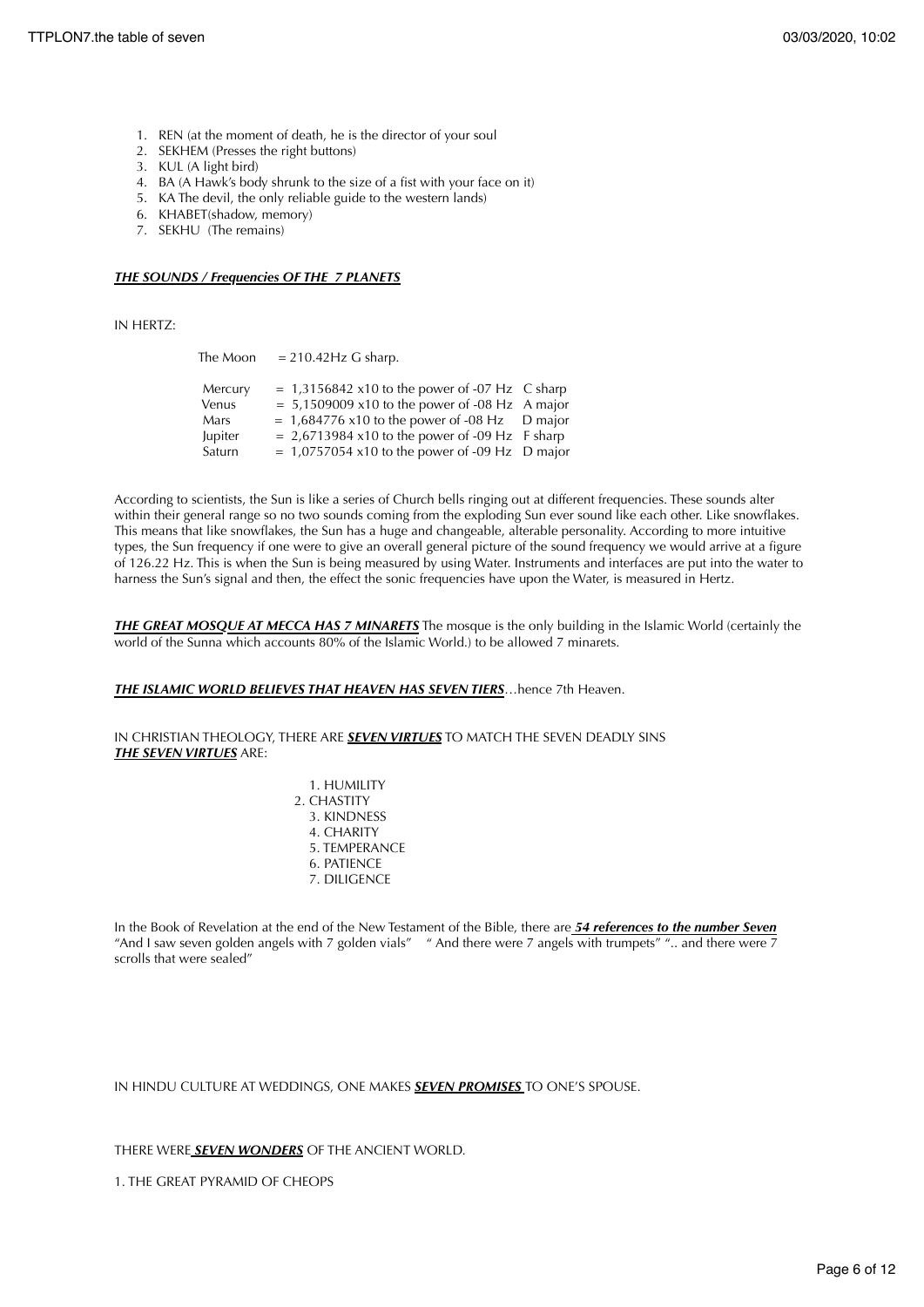2. THE COLOSSUS OF RHODES (A 300FT STATUE OF HELIOS STRADDLING THE HARBOUR AT RHODOS.)

- 3. THE MAUSOLEUM OF MAUSOLUS ( A HUGE AND ELABORATE TOMB, WHERE THE MAUSOLEUM COMES)
- 4. THE PHAROS LIGHTHOUSE AT ALEXANDRIA IN EGYPT
- 5. THE HANGING GARDENS OF BABYLON
- 6. THE ALTER OF ZEUS AT PERGAMON
- 7. THE TEMPLE OF ARTEMIS AT EPHESUS.

ALL THESE WONDERS WITH THE EXCEPTION OF THE GREAT PYRAMID, and the alter of Zeus at Pergamum which is now in Berlin. HAVE EITHER DISAPPEARED OR ARE RUINS.

PUNDITS HAVE ATTEMPTED TO COMPILE A 'CURRENT' SEVEN WONDERS OF THE WORLD. HERE ARE A FEW SUGGESTIONS:

THE GREAT PYRAMID THE GREAT WALL OF CHINA THE COLOSSEUM OF ROME THE TAJ MAHAL IN INDIA MACHU PICCHU IN PERU STONEHENGE IN BRITAIN HAGIA SOPHIA IN ISTANBUL, TURKEY THE PORCELAIN TOWER AT NANJING CHINA THE LEANING TOWER OF PISA AND ACCOMPANYING BUILDINGS IN ITALY THE PYRAMID OF THE SUN AT CHICHEN ITZA IN MEXICO THE STRUCTURES OF TEOTIHUACAN IN MEXICO BOROBADUR IN INDONESIA ANGKOR WAT IN CAMBODIA St Matthias Church in Hildesheim, Germany. The Jain Temple complexes in Gujarat, Jain Temple at Ranakpur, Rajasthan India The Temple Church in London The Wooden Temples at Nara and Kyoto, Japan. The mosque at Djenne, Mali. The statues at Easter Island, in the Pacific. Any or many of the incredible stone cathedrals and churches built over europe, some european castles are amazing buildings. The mosques and public buildings built by Tamurlane at Samarkand.Uzbek.

THERE ARE SO MANY INCREDIBLE BUILDINGS AND STRUCTURES ALL OVER THE WORLD That humankind have created.

THERE ARE ALSO *SEVEN MODERN WONDERS* OF THE WORLD although, with all things, these too are subjective. These will be left up to the imagination of the Dear Friends.

# THERE ARE *SEVEN CERVICAL VERTEBRAE* IN the Human SPINE

Atlas Axis C3 C4  $C<sub>5</sub>$ C6  $C<sub>7</sub>$ 

AS WELL AS *SEVEN NATURAL HOLES* IN THE HUMAN FACE:

 2 EYES, 2 NOSTRILS, 2 EARS, 1 MOUTH.

THE GROUP OF SEVEN

IN MODERN POLITICS AND ECONOMICS THERE IS THE *'GROUP OF SEVEN'*: The G7 IT IS THOUGHT THAT THESE COUNTRIES AND THEIR CORPORATIONS, BANKS, GUILDS AND GOVERNMENTS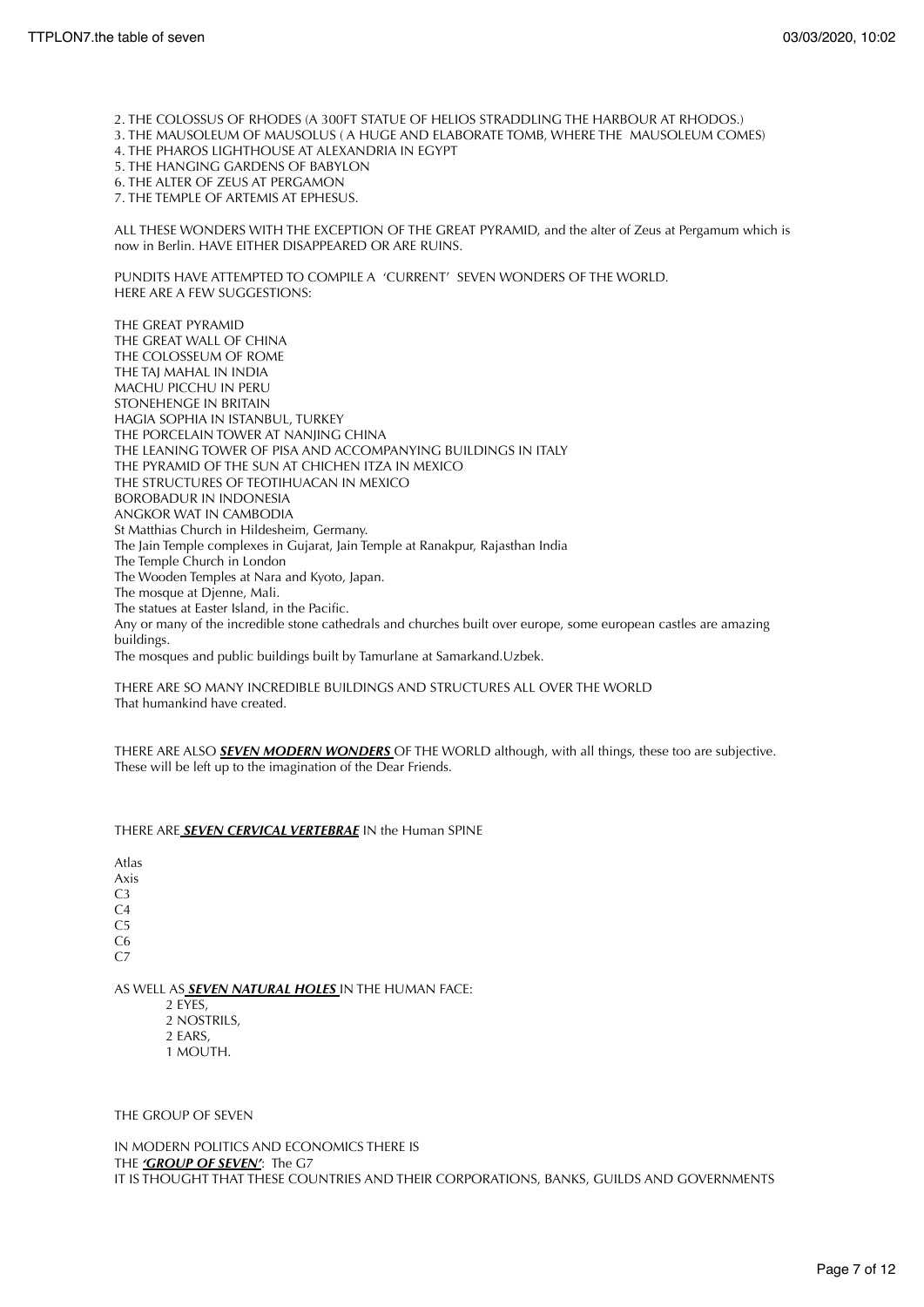CONTROL THE ECONOMIC OUTPUT OF THE WORLD BY ALLOWING OR RESTRICTING TRADE IN OTHER PARTS OF THE WORLD. THROUGH RESTRICTIVE TRADE PRACTICES AND MONOPOLIES. GATEKEEPERS, IF YOU LIKE.

THEY ARE THE USA THE UK FRANCE GERMANY **ITALY**  JAPAN CANADA

TODAY, ONE IS ALSO AWARE OF OTHER COUNTRIES THAT HAVE LARGE ECONOMIES THAT ARE BEGINNING TO PULL THEIR WEIGHT. THIS IS SCARING THE TRADITIONAL NORTHERN POWERS AND WILL PROVIDE A BACKDROP FOR DIRECT OR INDIRECT CONFLICT IN THE FUTURE.

| THEY ARE: | <b>CHINA</b>   | <b>IRAN</b>      | VIETNAM |
|-----------|----------------|------------------|---------|
|           | <b>INDIA</b>   | <b>INDONESIA</b> | Taiwan  |
|           | <b>RUSSIA</b>  | SOUTH KOREA      |         |
|           | <b>BRAZIL</b>  | MALAYSIA         |         |
|           | SOUTH AFRICA   | <b>TURKEY</b>    |         |
|           | SAUDI ARABIA   | <b>PAKISTAN</b>  |         |
|           | <b>MEXICO</b>  | <b>FGYPT</b>     |         |
|           | <b>NIGERIA</b> | THAILAND.        |         |
|           |                |                  |         |

THESE COUNTRIES HAVE LARGE POPULATIONS AND RESOURCES

AS WELL AS COUNTRIES WITH MANY BURGEONING ECONOMIES AND POPULATIONS THERE ARE ALSO TOTALLY FAILED STATES AND ECONOMIES. THESE ARE:

> LIBYA, IRAQ, AFGHANISTAN, SOMALIA, YEMEN, CENTRAL AFRICAN REPUBLIC, VENEZUELA.

THE GOVERNMENT AND MANAGEMENT OF THESE STATES IS EITHER NON EXISTENT OR THEY ARE CRIMINAL ECONOMIES OR THEY ARE VERY BADLY MANAGED DICTATORSHIPS *(CURRENTLY, MADURO IS PRESIDENT OF VENEZUELA. VENEZUELA IS VERY STRATEGIC. IT IS VERY RICH IN GOLD, OIL, WATER, FOREST PRODUCTS, COAL.)* THESE STATES ARE EITHER IN A STATE OF PERMANENT COLLAPSE, OR THEIR ENTIRE ENERGIES ARE BASED ON WAR OR SURVIVING CRIPPLING INSURGENCY AND OPEN REBELLION.

ALTHOUGH THE AGENDA IS NEVER SPOKEN OF, ALL THESE COUNTRIES ARE EITHER RESOURCE RICH OR ARE IN STRATEGIC POSITIONS ON EARTH. AND SO, TO THE WESTERN POWERS, THESE COUNTRIES ARE ALMOST NO BETTER THAN COLONIES WHOSE RESOURCES MUST BE EXPLOITED AND WHOSE PEOPLE MUST BE SUPPRESSED. THE ONE OTHER THING THESE COUNTRIES HAVE IN COMMON WAS THAT THE WESTERN POWERS DID NOT CONTROL THE CENTRAL BANKS OF THESE COUNTRIES.

THE CENTRAL BANKS OF COUNTRIES ARE A NETWORK OF CONTROLLERS OF THE ECONOMIES OF NATIONS AND REGIONS OF OUR WORLD. ALTHOUGH THEIR REMIT IS TO PROVIDE CURRENCY, STABILISE INFLATION AND RAISE OR LOWER INTEREST RATES ACCORDINGLY, THE POLICY OF CENTRAL BANKS IS, ULTIMATELY, A WORLD WIDE CENTRAL BANK DIRECTORY: AN ECONOMIC ONE WORLD GOVERNMENT. THE POLITICAL ASPECT OF WORLD GOVERNMENT IS DISCUSSED ALL THE TIME, BUT POPULATIONS STILL LOVE THEIR COUNTRIES AND THE NUANCES OF THEIR DISTINCT CULTURES. QUITE UNDERSTANDABLY.

AND SO; WHILE THE CENTRAL BANKERS OF THE WORLD ATTEMPT TO REALISE THEIR DREAM OF A WORLD TECHNOCRACY, THE PEOPLE OF THE WORLD STILL WISH FOR FREEDOM FROM THE CONSTRAINTS OF THE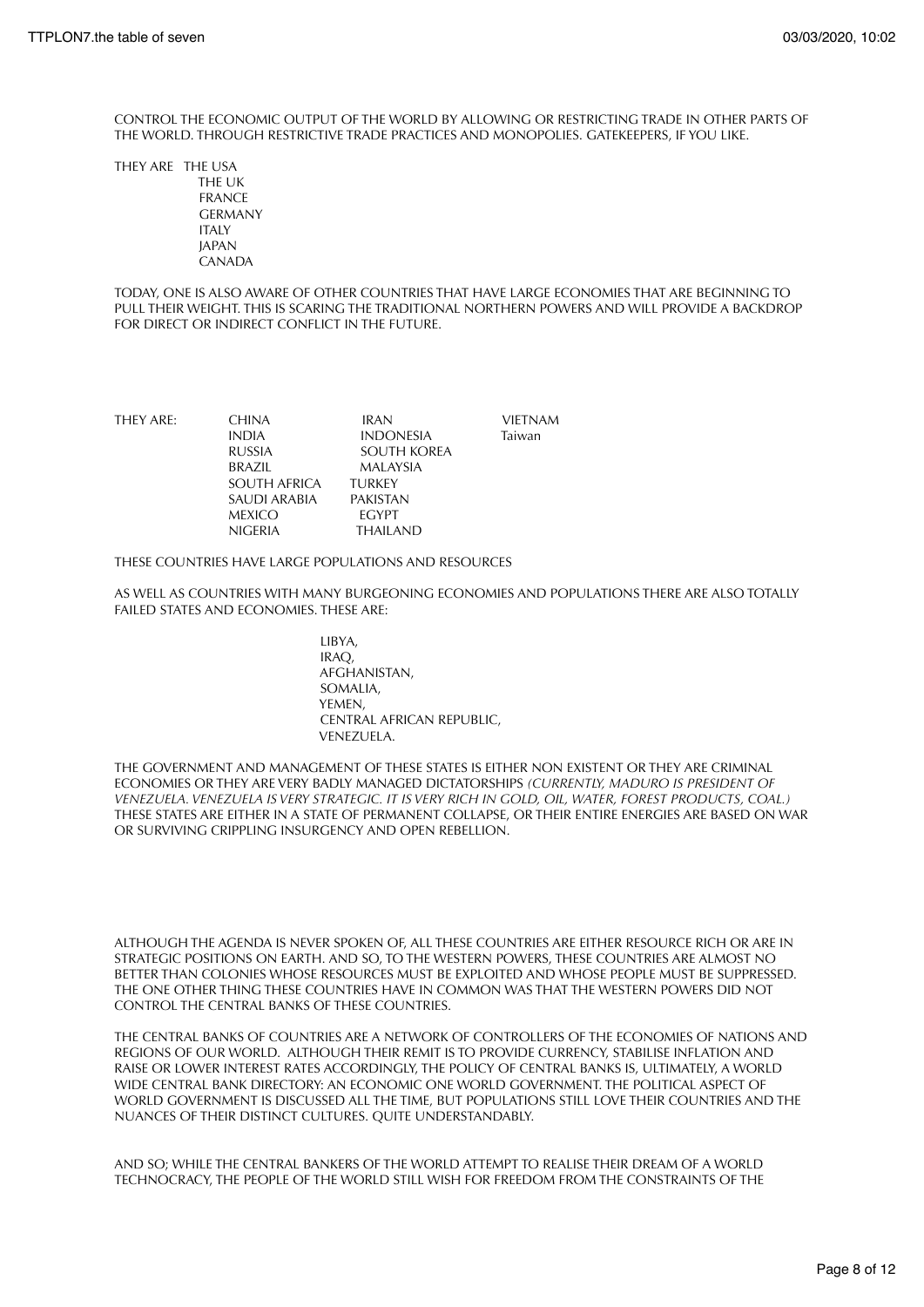CENTRAL BANKERS AND THEIR COMPLETE LACK OF ANY EMPATHY TOWARDS THE PLIGHT OF LITERALLY HUNDREDS OF MILLIONS OF PEOPLE, THAT THEIR ECONOMIC POLICIES HAVE NEGATIVELY AFFECTED.

# *THE SEVEN SISTERS*.

THESE ARE THE collective NAMES OF CHALK COASTAL CLIFFS BETWEEN EASTBOURNE AND SEAFORD IN EAST SUSSEX, UK. VERY SPECTACULAR. The Chalk is the skeletons of billions of sea creatures that have lived and died and whose bones sank to the bottom of the sea. This happened in their trillions. Creatures living and dying. So we could draw on a chalk board. How convenient!

*THE SEVEN SISTERS* ALSO REFERRED TO A CARTEL OF OIL COMPANIES in the 1970's WHO HAD PREVIOUSLY DOMINATED AND STANDARDISED THE OIL INDUSTRY THEY ARE:

- 1. EXXON, (called ESSO in the UK. short for S. O. Standard Oil)
	- 2 . MOBIL,
		- 3. GULF,
		- 4. SOCAL, (Standard oil, California)
		- 5. TEXACO
		- 6. BP
			- 7. ROYAL DUTCH SHELL.

IN SPITE OF THEIR RELATIVE LOW LEVEL PRESENCE THESE OIL COMPANIES (JAMES CORBETT CALLS THEM THE 'OILYGARCHY') DOMINATE WORLD FINANCE, BANKING, AND RESOURCE ACQUISITION. THEY DOMINATE PETROL AND OIL SALES IN ALL THE ANGLO AMERICAN ECONOMIES OF THE WORLD AND ARE DOMINANT AS DRILLING AND REFINING AND RETAILING PARTNERS IN MANY OTHER STRATEGIC COUNTRIES OF THE WORLD THAT HAVE OIL AND GAS.

Since their first foray into Oil, the profits of the Oil barons ('who are known as 'robber barons') have been placed in brand new industries. Newly created. The plastics industry was born out of the manufacture of Dynamite. All oil companies needed Dynamite. So it was natural that investors from the oil business would invest in the dynamite business. And so investing in the Dynamite business meant investing in the Plastics business. And the investment spiral continues. The Biotech revolution, the Nanotech, the telecommunications industries, seed and embryo research which has led to genetic engineering. EDUCATION, SCIENTIFIC RESEARCH, AGRICULTURAL, CHEMICAL Seed research is so that these corporations can control food, the growth of food, the distribution of food, and the the control and distribution of 90% of all commercial seeds.

These oil companies also work with the US and UK AND MANY OTHER governments on many projects. The monies accrued from the profits from oil then are re invested in other businesses that will continue to reap reward or profit or extend research. THESE BUSINESSES ALL MAKE PROFITS AND STEER PEOPLE VERY SUBTLY INTO BUYING THEIR PRODUCTS OR EVEN, 'NEEDING' THEIR PRODUCTS. THOSE PEOPLE WHO NEED THE PRODUCTS OF THE CORPORATIONS ARE OFTEN TOTALLY DEPENDENT ON THEM WITHOUT THEM EVEN REALISING. These corporations are often the commercial arm of the North Atlantic Military Industrial Complex. These industries along with the agencies of governments also went on to fund the now endemic silicon valley industries which are now an everyday part of nearly all our lives. The Seven Sisters general presence in the world of oil has diminished, somewhat, from the public eye, largely because giant national players are taking over from China, Saudi Arabia and so on.

Because the oil barons of the late 19th and early 20th century kept on investing money in products to do with oil or made from oil then this expanded their businesses thousands fold. They were then in a position because of their money, to change societies to suit them. During the first decade of the 20th century they debated privately, often secretly, how to do this, then, during the second decade they enacted their plans. During this decade we see a huge leap in all kinds of progress to do with mankind as well as the literal harvest of hundreds of millions of dead wounded starving or migrating people. In the 20's and 30's the idea of Technocracy became very seriously thought about and acted upon. Governments, or rather, the political classes of nearly all countries today, in 2020 are ever attempting to create a total homogeneity that they will be able to control. This is actually a very big part of the suppression of people in nearly all parts of Our World, today.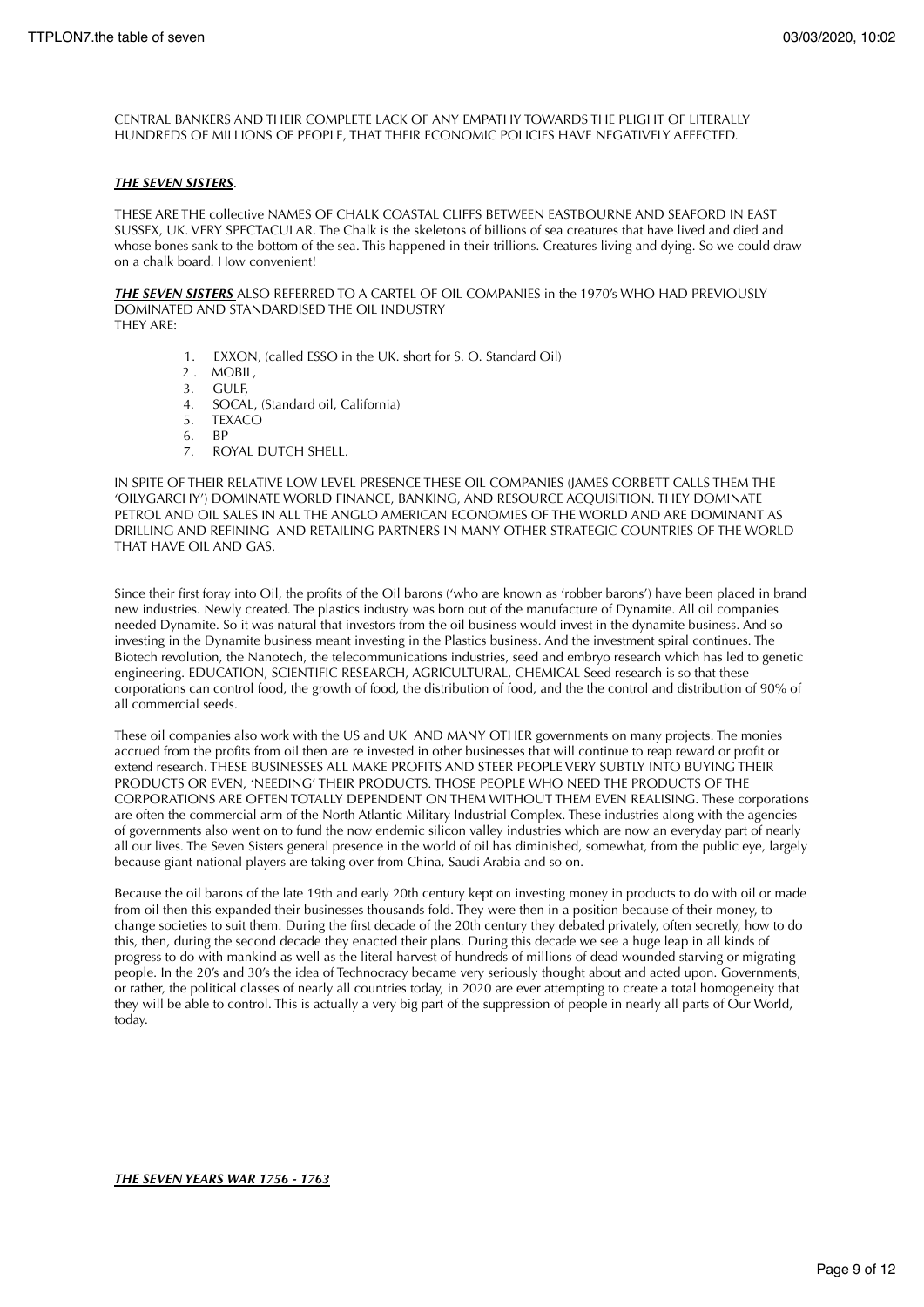This was possibly the first true World War. It took place simultaneously, in different parts of Our World and in many parts of Europe. French Canada was acquired by Britain. Britain also reduced the power of the French in India and eventually became masters of India. Britain also acquired more of America from the French and local Native north Americans. The war was, in part about British/French colonial rivalry.

Not only that; this conflict was about the emergence of Prussia as the fifth power of Europe and the potential later rivalries between Austria Hungary and Prussia. Making European power dynamics somewhat complicated.There were also potential rivalries between Austria Hungary and Russia,

Eventually, France lost out to Britain through a series of direct and proxy wars and battles. Britain became the foremost domineering colonial power.

Frederick II of was the prominent ruler in Prussia. He was also an exceptional soldier who expanded his territory and was able to exert power over other German states (Germany was fragmented into some 300 states of which Prussia was one of the largest) which is how Prussia came to be the 5th power and was eventually a century later, to enable the full unification of Germany. During the conflict, there were many battles fought at different sites in central Europe between various shifting alliances and countries that received subsidies. Britain subsidises the Prussians over the European war in over the area of Silesia. Which is particularly resource rich. The treaties that were eventually signed makes the British the colonial masters of the World with the most powerful Navy in Our World. Leaving a wounded resentful France nursing their wounds in 2nd place.

At the Peace of Paris in 1763 Britain obtained Canada from France as well as Newfoundland and much greater influence in India and west Africa. This is the series of events that projects Britain into becoming the foremost power of the World. As a result, the orientation of North America became Anglo Saxon in nature. Britain was able to further dominate the next 175 years until world war 2. Britain's naval dominance of the High Seas enabled the uninterrupted industrial and cultural development of the North American continent with an Anglo Saxon heirarchy. After the British exhaustion of World War 2. America became the dominant power. The current Thucidydian rivals are The United States versus The Asian hegemony of Russia, China and Iran.

*THE SEVENTH WAVE* IS A FIGURATIVE REFERENCE TO THE GAINING OF EXPERIENCE. THE SEVENTH WAVE ON THE SEA WAS SUPPOSED TO BE THE HIGHEST.

*THE SEVEN SLEEPERS*. THIS IS AN EARLY CHRISTIAN LEGEND SEVEN NOBLE YOUTHS FROM EPHESUS FELL ASLEEP IN A CAVE WHILE FLEEING FROM THE PERSECUTION THAT THE EMPEROR DECIUS (249 -251 CE) WAS CARRYING OUT ON CHRISTIANS, THEY APPARENTLY AWOKE 187 YEARS LATER.

# *THE SEVEN SPIRITUAL WORKS OF MERCY*:

- 1. CONVERSION OF THE SINNER
- 2. INSTRUCTION OF THE IGNORANT
- 3. COUNSELLING THE DOUBTFUL
- 4. COMFORTING THE SORROWFUL
- 5. PATIENT ENDURANCE OF WRONG
- 6. FORGIVENESS OF INJURIES
- 7. PRAYER FOR THE LIVING AND DEAD

*THE SEVEN LIBERAL ARTS*: THESE FEATURED IN EARLY AND MEDIEVAL EUROPE

- 1. ARITHMETIC
- 2. ASTRONOMY
- 3. MUSIC
- 4. GRAMMAR
- 5. GEOMETRY
- 6. RHETORIC
- 7. LOGIC

# *SEVEN ACTS OF MERCY*:

FEEDING THE HUNGRY GIVING THE THIRSTY WATER TO DRINK SHELTERING THE STRANGER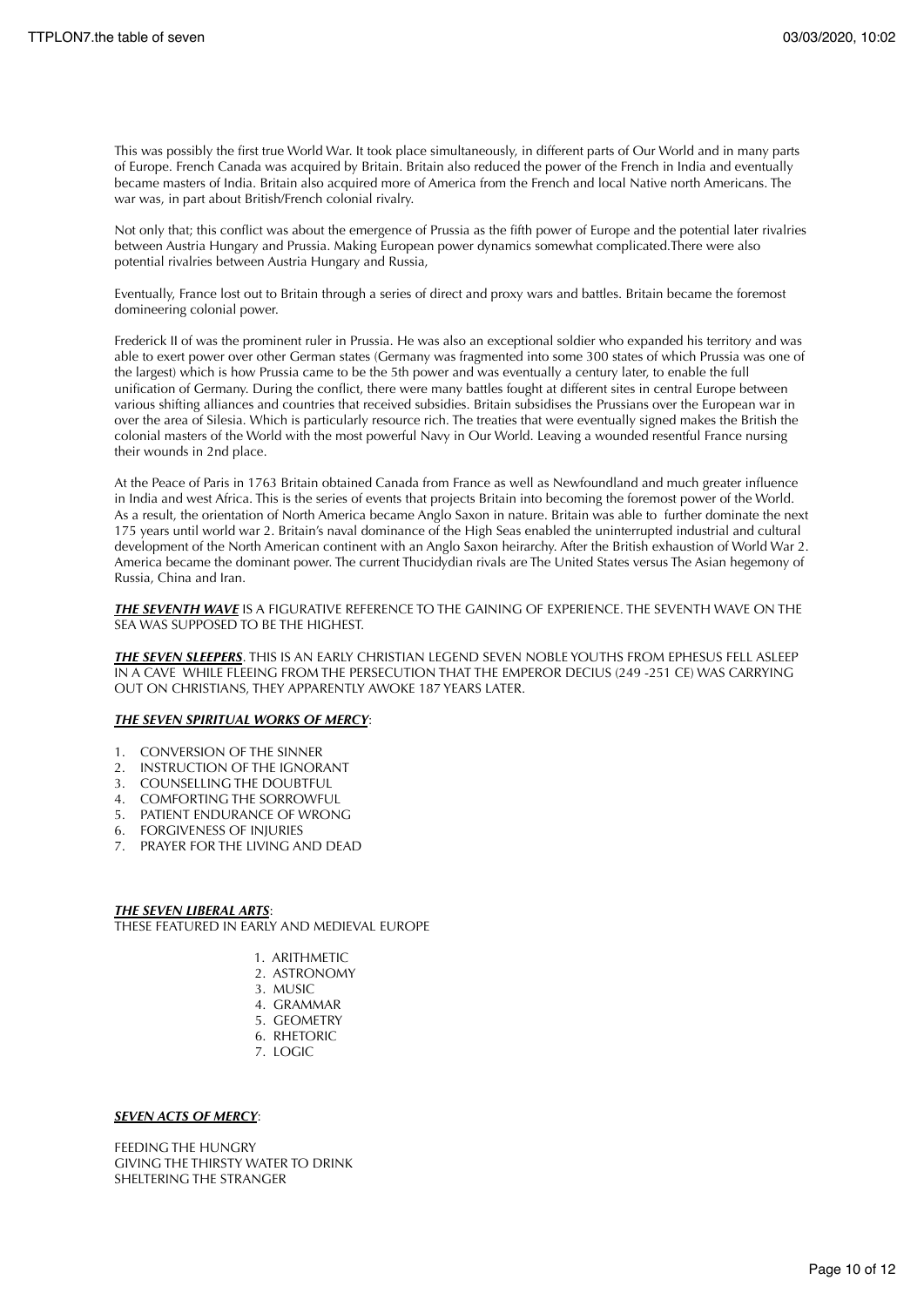CLOTHING THE NAKED VISITING THE SICK COMFORTING THE PRISONER BURYING THE DEAD.

# *The seven days of children.*

MONDAY'S CHILD IS FAIR OF FACE TUESDAY'S CHILD IS FULL OF GRACE WEDNESDAYS CHILD IS FULL OF WOE THURSDAYS CHILD HAS FAR TO GO FRIDAYS CHILD IS LOVING AND GIVING SATURDAY'S CHILD WORKS HARD FOR A LIVING AND THE CHILD THAT IS BORN ON THE SABBATH DAY IS BONNY AND BLITHE AND GOOD AND GAY.

*THE SEVEN PILLARS OF WISDOM* ARE A REFERENCE TO T.E. LAWRENCE IN HIS AUTOBIOGRAPHY OF THE PART HE PLAYED IN THE ARAB REVOLUTIONS AT THE END OF WORLD WAR ONE. THEY REFER TO A PASSAGE IN THE BIBLE "WISDOM HATH BUILDED HER HOUSE. SHE HATH HEWN OUT HER SEVEN PILLARS' FROM PROVERBS 9:1. LAWRENCE IS AN IMPORTANT COG IN BRITISH MIDDLE EASTERN POLICY. IT IS HIS ACTIONS THAT BRING ABOUT THE TENSIONS WE SEE TODAY OVER THE OIL RICH ARAB STATES. THESE STATES NOW USE THEIR OIL WEALTH AS BARGAINING CHIPS WITH THE WEST. AND HOW THE WEST'S DEPENDENCE ON OIL HAS CAUSED ALMOST ALL THE TROUBLES THAT WE HAVE EXPERIENCED SINCE WORLD WAR 2.

# *THE SEVEN WAVES OF HINDU SCIENCE*.

# *WASHINGTON D.C*. IS BUILT ON *7 HILLS*

*THE 7 TECH CORPORATIONS* IN OR AROUND SILICON VALLEY NEAR SAN FRANCISCO USA ARE GOOGLE, FACEBOOK, AMAZON, MICROSOFT, APPLE, IBM, TWITTER. BETWEEN THESE CORPORATIONS IS POSSIBLY 90% OF ALL INTERNET INFORMATION AND WRITTEN OR VERBAL COMMUNICATION OR INFORMATION STORED ON CLOUDS WHICH ARE OFTEN ON SERVERS IN OTHER COUNTRIES. (ICELAND FOR INSTANCE, BECAUSE THE ICELANDERS HAVE FREE GEO THERMAL ENERGY AND THEY HAVE OFFERED TECH COMPANIES GROUND AND FACILITIES TO STORE INFORMATION). THE SOFTWARE AND HARDWARE FROM APPLE, MICROSOFT AND IBM, THE INTERFACES ARE FROM FACEBOOK, GOOGLE AND TWITTER. THESE IN TURN OWN MANY OTHER COMPANIES THAT ARE SOCIAL NETWORKS AND INTERFACES. AMAZON IS LITERALLY EATING UP THE RETAIL INDUSTRIES OF THE USA AND BRITAIN AS I WRITE. THESE SEVEN TECH CORPORATIONS HAVE THEIR FINGERS IN MANY OTHER PIES AND WOULD LIKE TO CONTROL WHAT EVERYBODY THINKS. ONE OTHER UBIQUITOUS TECH COMPANY SHOULD BE MENTIONED. THAT IS WIKIPEDIA. THEY HAVE TRIED TO PUT THEMSELVES AS THE FONT OF ALL KNOWLEDGE AND ARE ALWAYS AT THE TOP OF THE LIST WHEN IT COMES TO SEARCHES FOR INFORMATION. IT IS RECENTLY UNDERSTOOD THAT WIKIPEDIA ARE HUGELY BIASED IN MANY AREAS AND THAT THE ACCURACY OF THEIR INFORMATION IS QUESTIONABLE. BUT THIS HAS NOT STOPPED THEM FROM APPEARING AT THE TOP OF EVERY AND ANY SEARCH THAT ONE MIGHT Conduct ON THE INTERNET.

# There are *Seven Cinema Script Scenarios:*

- 1. Rags to Riches
- 2. The Quest
- 3. Overcoming the Monster
- 4. Tragedy
- 5. Comedy
- 6. Voyage and Return
- 7. Re-Birth.

# *The seven vowel sounds*

- 1, errrrrrr
- 2. oooooo
- 3.ohhhhh
- 4. ahhhhh
- 5. Eyeeeee
- 6. Aye ayyyyy
- 7. eeeeeee

*There are 7 waves, or Rays or Forces of Hindu (Vedic) Science\*\*\*\*\*\*\**